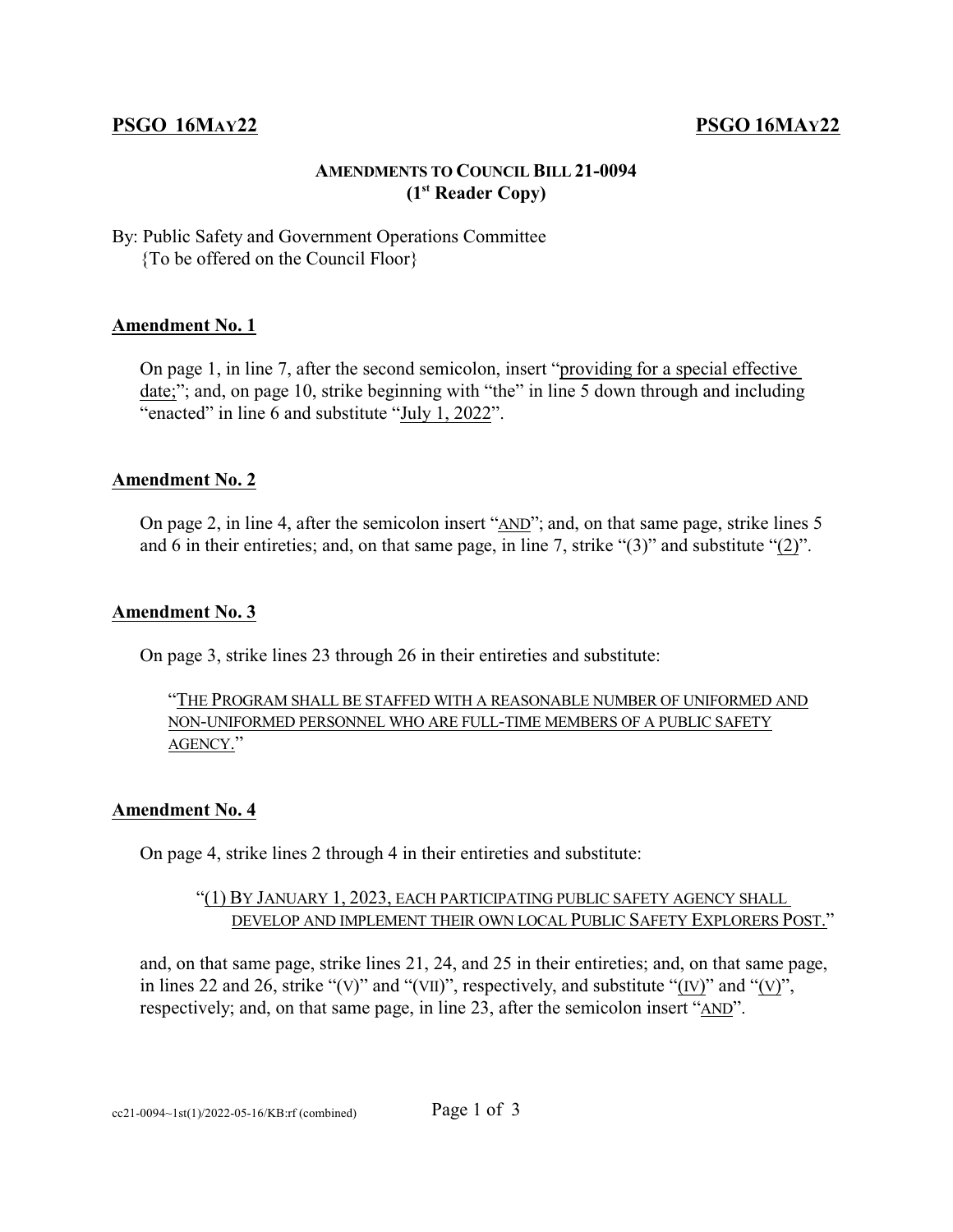## **Amendment No. 5**

On page 5, in line 10, strike beginning with "60%" down through and including the semicolon in line 11 and substitute "A REASONABLE NUMBER OF EXPLORER POST ACTIVITIES AS DETERMINED BY THE HOST AGENCY WITHIN THE FISCAL YEAR IMMEDIATELY PRECEDING THE APPLICATION PERIOD;"; and, on that same page, strike lines 12 through 14 in their entireties; and, on that same page, in lines 15, 17, 19, 21, and 22, strike "(VI)", "(VII)", "(VIII)", "(IX)", and "(X)", respectively, and insert "(III)", "(IV)", "(V)", "(VI)", and "(VII)", respectively; and, on that same page, strike lines 25 through 28, inclusive, and substitute:

"EACH PARTICIPATING PUBLIC SAFETY AGENCY SHALL DEVELOP AND IMPLEMENT THEIR OWN SPECIALIZED CURRICULUM OF MODULES THAT EXPOSE PUBLIC SAFETY INTERNSHIP PARTICIPANTS TO THE VARIOUS UNIFORMED AND NON-UNIFORMED CAREER PATHS WITH THE PUBLIC SAFETY AGENCY."

## **Amendment No. 6**

On page 6, in line 10, after the semicolon insert "AND"; and, on that same page, strike lines 11 through 14, inclusive; and, on that same page in line 15, strike "(III)", and substitute "(II)"; and, on that same page, strike lines 19 through 30, inclusive; and, on page 7, strike lines 1 through 13 in their entireties; and, on that same page, after line 13 insert:

- "(3) BEGINNING IN FISCAL YEAR 2023, THE CADET POST SHALL USE A PHASED-IN APPROACH TO HIRE A MINIMUM NUMBER OF YOUNG ADULTS TO SERVE IN THE LAW ENFORCEMENT CAREER TRACK OR THE FIRE AND EMERGENCY MEDICAL SERVICES CAREER TRACK IN THE FOLLOWING SEQUENCE:
	- (I) IN FISCAL YEAR 2023:
		- (A) 10 EMERGENCY MEDICAL TECHNICIAN ("EMT")/FIREFIGHTER CADETS; AND

# (B) 10 POLICE CADETS;

(II) IN FISCAL YEAR 2024:

## (A) 15 EMT/FIREFIGHTER CADETS; AND

## (B) 15 POLICE CADETS;